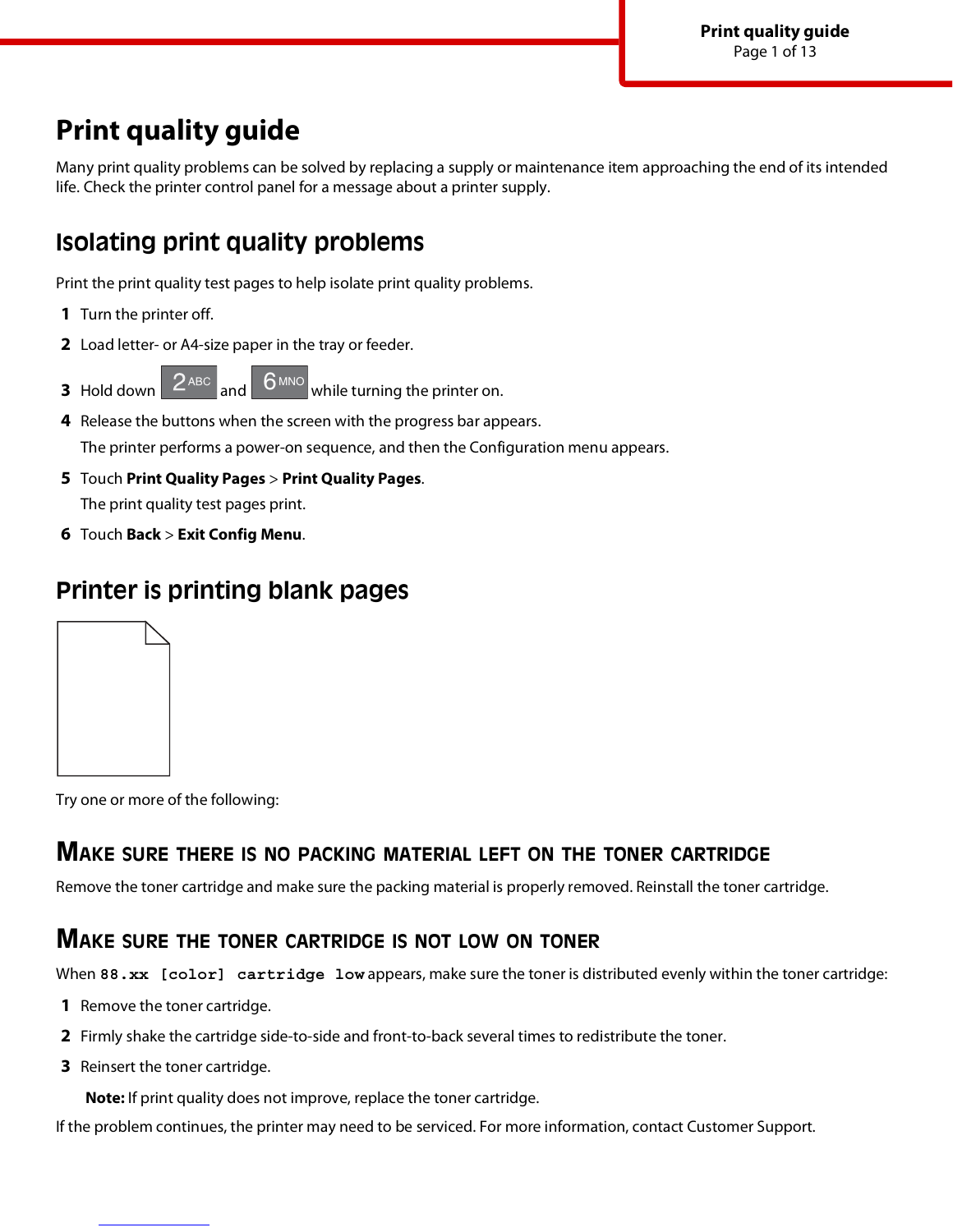**Print quality guide** Page 2 of 13

# **Characters have jagged or uneven edges**



If you are using downloaded fonts, verify that the fonts are supported by the printer, the host computer, and the software program.

# **Colors not aligned properly**



Color has shifted outside of the appropriate area or has been superimposed over another color area. Try one or more of the following:

# **PERFORM COLOR ADJUST**

From the printer control panel Quality menu, perform Color Adjust.

### **REINSTALL THE TONER CARTRIDGE**

Remove and reinstall the toner cartridge.

### **ADJUST THE COLOR ALIGNMENT**

- **1** Turn the printer off.
- **2** Load letter- or A4-size paper in the tray.
- **3** Hold down  $2^{ABC}$  and  $6^{MNO}$  while turning the printer on.
- **4** Release the buttons when the screen with the progress bar appears.

The printer performs a power-on sequence, and then the Configuration menu appears.

- **5** Touch **Color Alignment** > **Color Alignment**. The color alignment pages print.
- **6** Touch **Color Alignment**.
- **7** On the printed alignment pages, find the straightest of the 20 lines beside the letter A.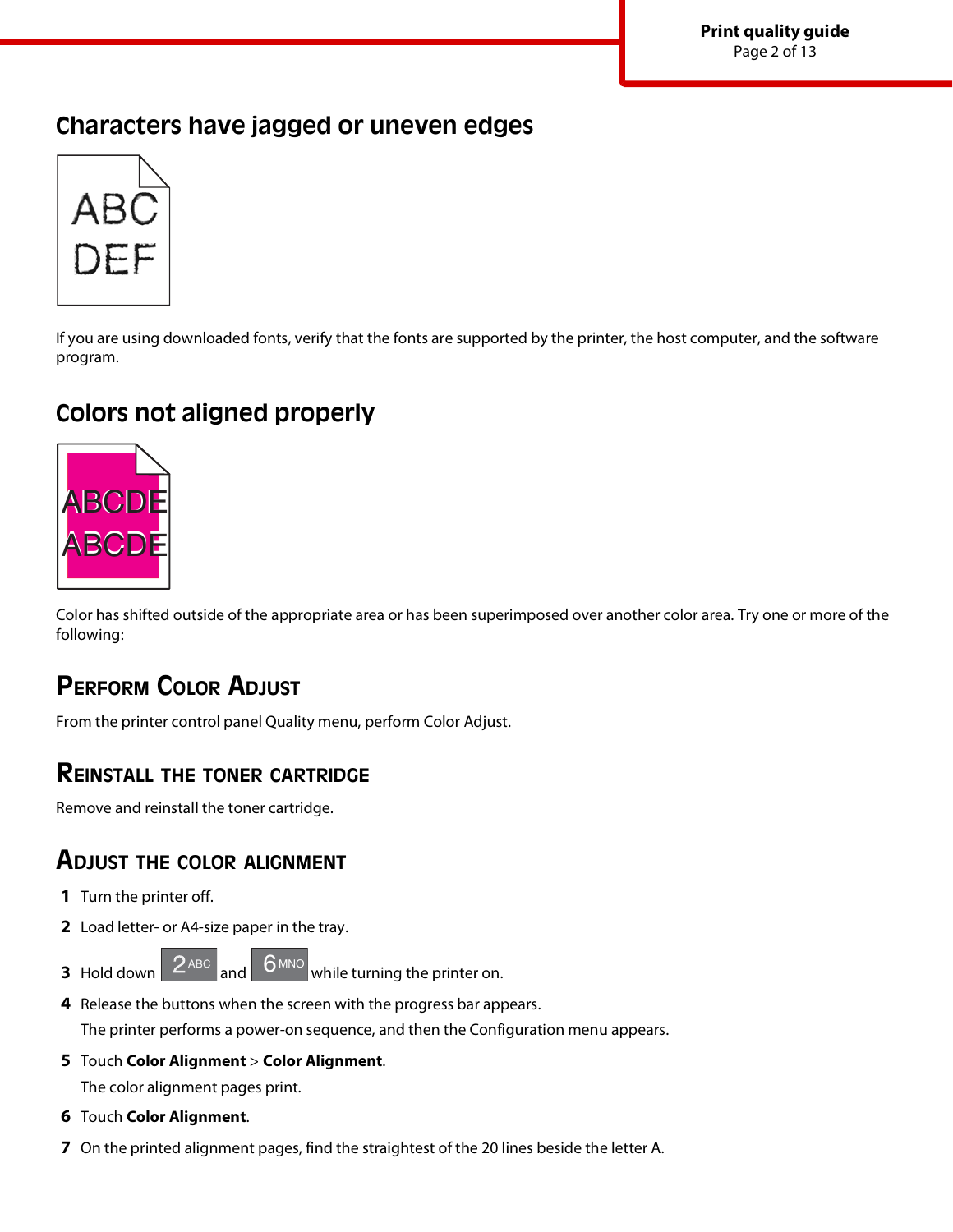- **8** From the printer control panel, touch the left or right arrow to select that number.
- **9** Repeat steps 9 and 10 to align sets B through L.
- **10** Touch **Back** > **Exit Config Menu**.

**Note:** If necessary, adjust the color alignment again.

# **Clipped images**

Try one or more of the following:

# **CHECK THE GUIDES**

Move the width and length guides in the tray to the correct positions for the paper size loaded.

### **CHECK THE PAPER SIZE SETTING**

Make sure the paper size setting matches the paper loaded in the tray:

- **1** From the printer control panel Paper menu, check the Paper Size setting.
- **2** Before sending the job to print, specify the correct size setting:
	- **•** For Windows users, specify the size from Print Properties.
	- **•** For Macintosh users, specify the size from the Page Setup dialog.

# **Fine horizontal lines appear on color pages**

You may notice fine, horizontal lines in photographs or pages with a high concentration of color. This can occur when the printer is in Quiet Mode. To fix this, set Quiet Mode to **Off (Image/Photo)**.

# **Shadow images appear on prints**



### **CHECK THE PAPER TYPE AND WEIGHT SETTINGS**

Make sure the paper type and weight settings match the paper loaded in the tray:

- **1** From the printer control panel Paper menu, check the Paper Type and Paper Weight settings.
- **2** Before sending the job to print, specify the correct type setting:
	- **•** For Windows users, specify the type from Print Properties.
	- **•** For Macintosh users, specify the type from the Print dialog.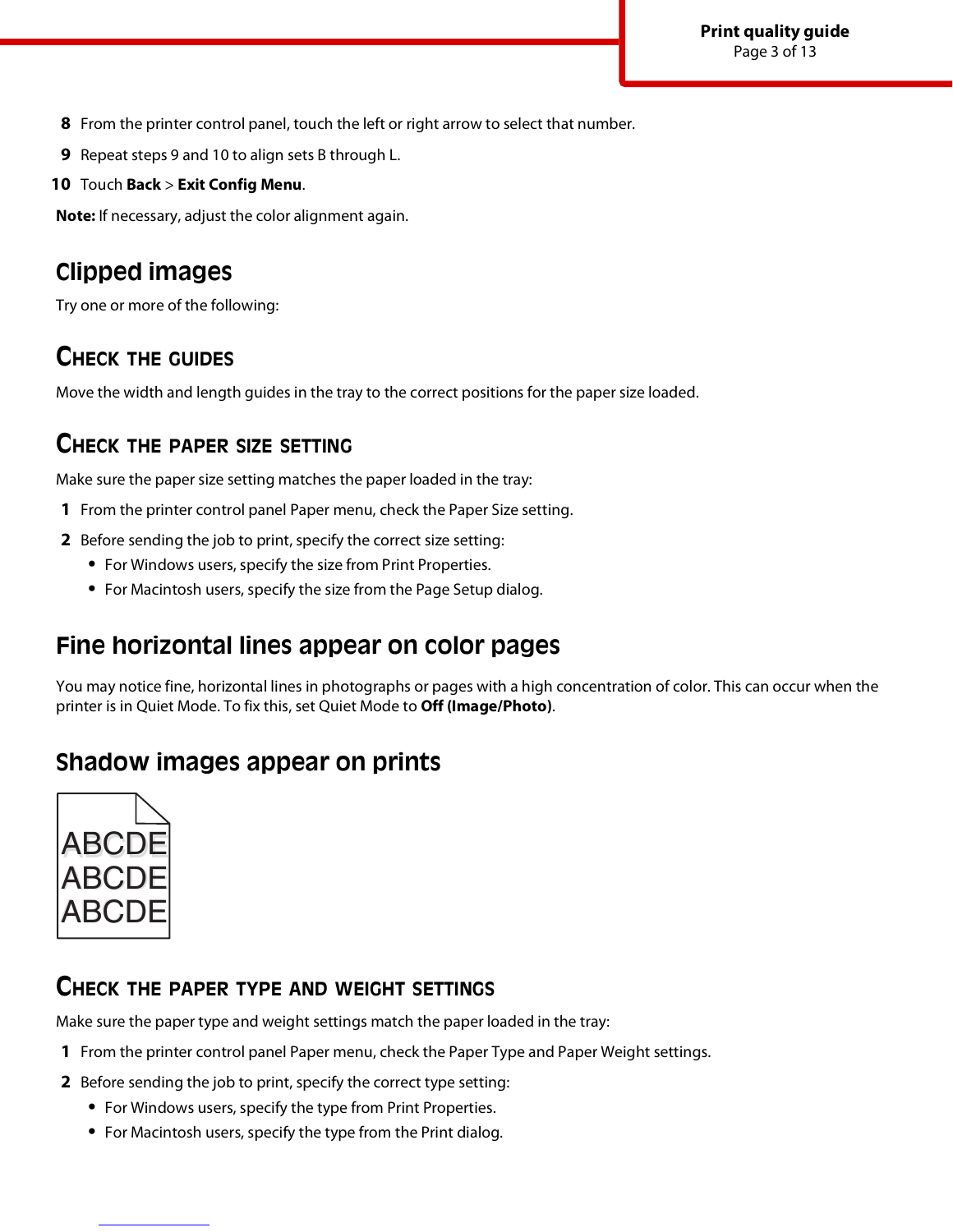### **MAKE SURE THE IMAGING UNIT IS NOT DEFECTIVE**

Replace the imaging unit.

#### **MAKE SURE THE TONER CARTRIDGE IS NOT LOW ON TONER**

When 88.xx [color] cartridge low appears, make sure the toner is distributed evenly within the toner cartridge.

**1** Remove the toner cartridge.

**Warning—Potential Damage:** Be careful not to touch the photoconductor drum. Doing so may affect the print quality of future print jobs.

- **2** Firmly shake the cartridge side-to-side and front-to-back several times to redistribute the toner.
- **3** Reinsert the toner cartridge.

**Note:** If print quality does not improve, replace the toner cartridge.

If the problem continues, the printer may need to be serviced. For more information, contact Customer Support.

# **Gray background**



# **CHECK THE TONER DARKNESS SETTING**

Select a lighter Toner Darkness setting:

- **•** From the printer control panel Quality menu, change the setting.
- **•** For Windows users, change the setting from Print Properties.
- **•** For Macintosh users, change the setting from the Print dialog.

### **THE TONER CARTRIDGE MAY BE WORN OR DEFECTIVE**

Replace the toner cartridge.

# **Incorrect margins**

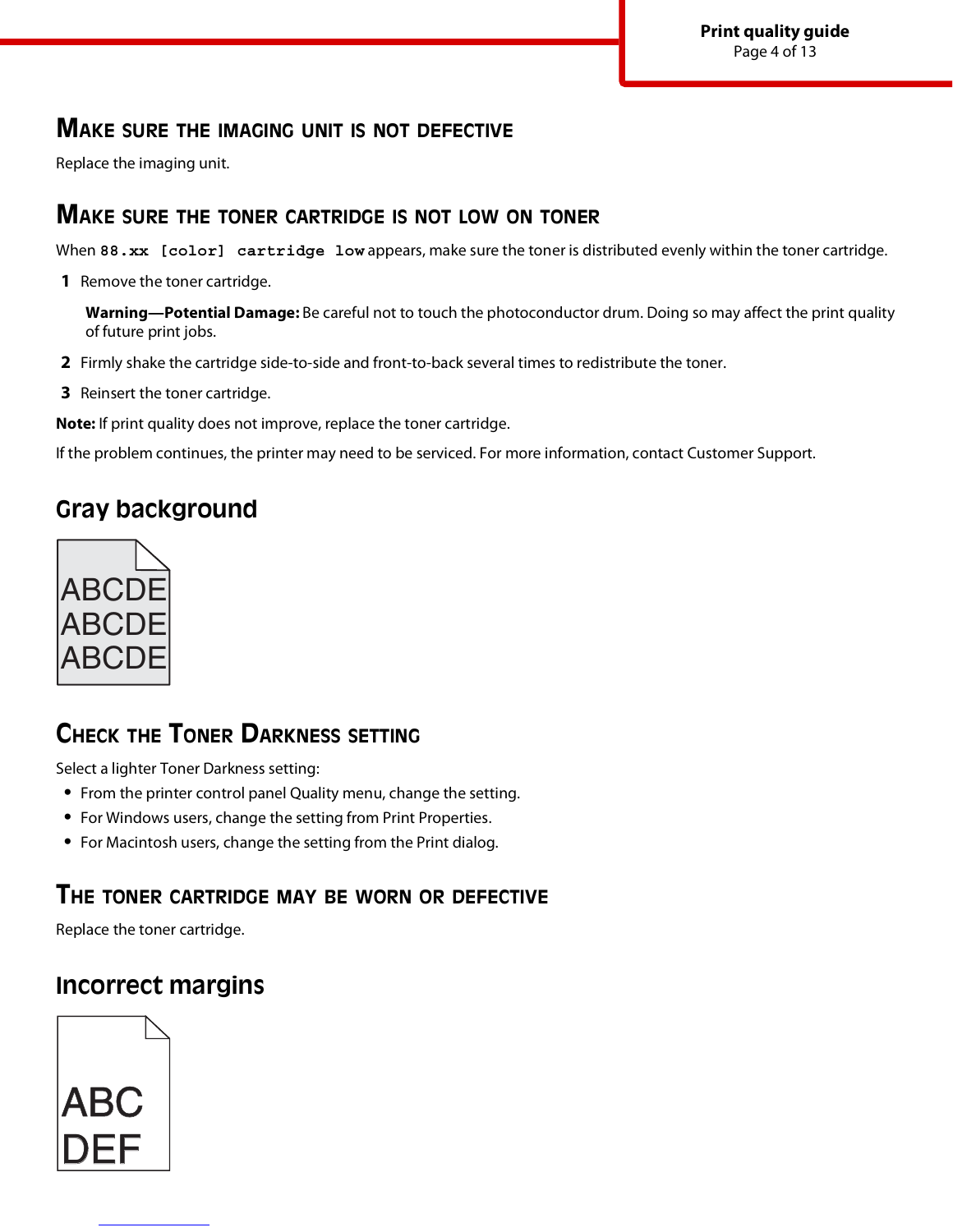These are possible solutions. Try one or more of the following:

### **CHECK THE PAPER GUIDES**

Move the guides in the tray to the correct positions for the paper size loaded.

### **CHECK THE PAPER SIZE SETTING**

Make sure the paper size setting matches the paper loaded in the tray:

- **1** From the printer control panel Paper menu, check the Paper Size setting.
- **2** Before sending the job to print, specify the correct size setting:
	- **•** For Windows users, specify the size from Print Properties.
	- **•** For Macintosh users, specify the size from the Page Setup dialog.

### **Light colored line, white line, or incorrectly colored line appears on prints**





Try one or more of the following:

### **MAKE SURE THERE IS NO DEFECTIVE TONER CARTRIDGE**

Replace the defective toner cartridge.

#### **MAKE SURE THE IMAGING UNIT IS NOT DEFECTIVE**

Replace the defective imaging unit.

#### **MAKE SURE THE TRANSFER MODULE IS NOT DEFECTIVE**

Replace the transfer module.

### **CLEAN THE PRINTHEAD LENSES**

Remove and reinstall the imaging unit. The LED wipe at the end of the imaging unit will rub across the row of LEDs, thus cleaning the printhead lenses.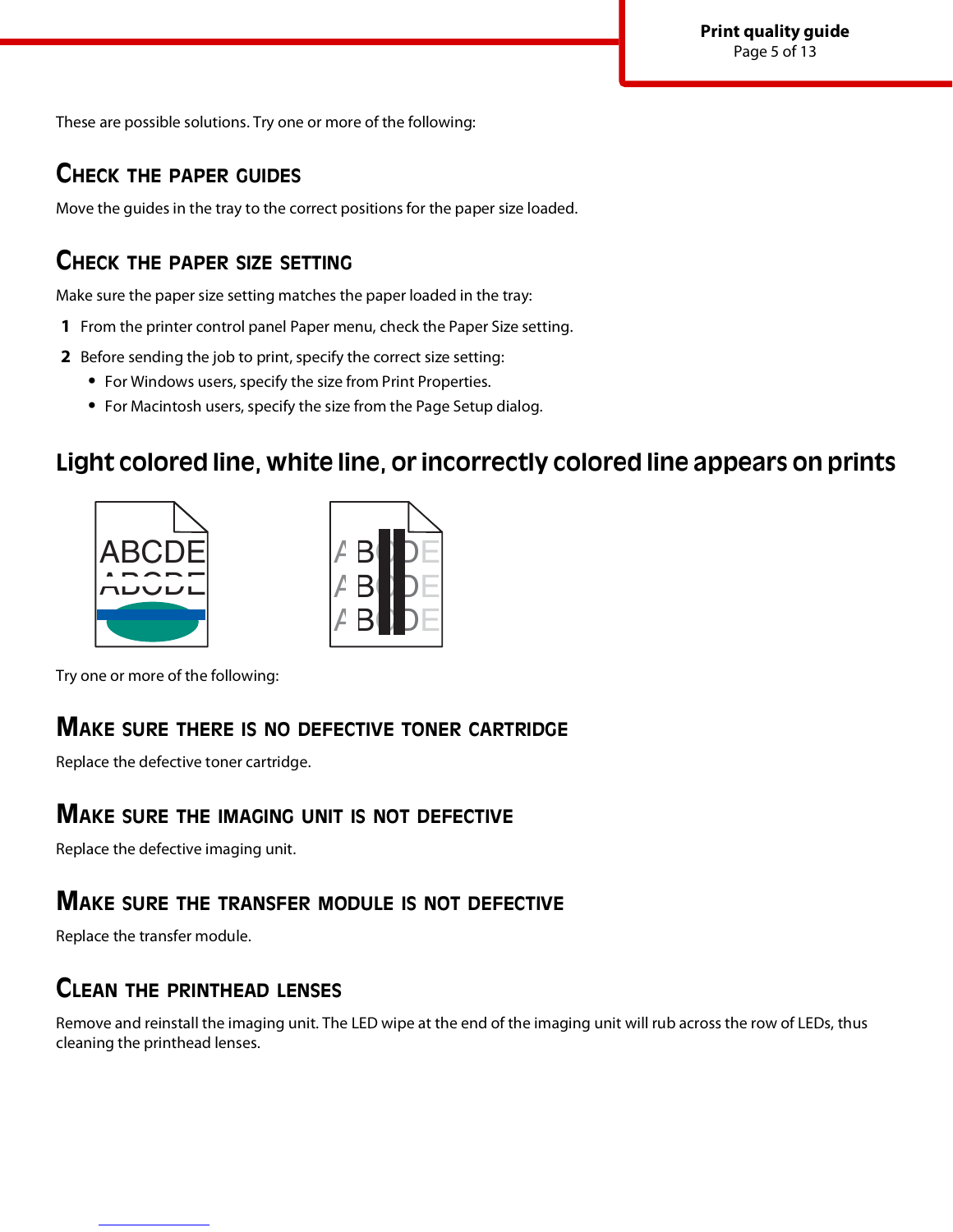# **Paper curl**

Try one or more of the following:

### **CHECK THE PAPER TYPE AND WEIGHT SETTINGS**

Make sure the paper type and weight settings match the paper loaded in the tray or feeder:

- **1** From the printer control panel Paper menu, check the Paper Type and Paper Weight settings.
- **2** Before sending the print job, specify the correct paper type setting:
	- **•** For Windows users, specify the paper type from Print Properties.
	- **•** For Macintosh users, specify the paper type from the Print dialog.

### **LOAD PAPER FROM <sup>A</sup> FRESH PACKAGE**

Paper absorbs moisture due to high humidity. Store paper in its original wrapper until you use it.

# **Print irregularities**



Try one or more of the following:

### **LOAD PAPER FROM <sup>A</sup> FRESH PACKAGE**

The paper may have absorbed moisture due to high humidity. Store paper in its original wrapper until you use it.

### **CHECK THE PAPER TYPE AND WEIGHT SETTINGS**

Make sure the paper type and weight settings match the paper loaded in the tray or feeder:

- **1** From the printer control panel Paper menu, check the Paper Type and Paper Weight settings.
- **2** Before sending the print job, specify the correct paper type setting:
	- **•** For Windows users, specify the paper type from Print Properties.
	- **•** For Macintosh users, specify the paper type from the Print dialog.

### **AVOID TEXTURED PAPER WITH ROUGH FINISHES**

### **MAKE SURE THERE IS NO DEFECTIVE TONER CARTRIDGE**

Replace the worn or defective toner cartridge.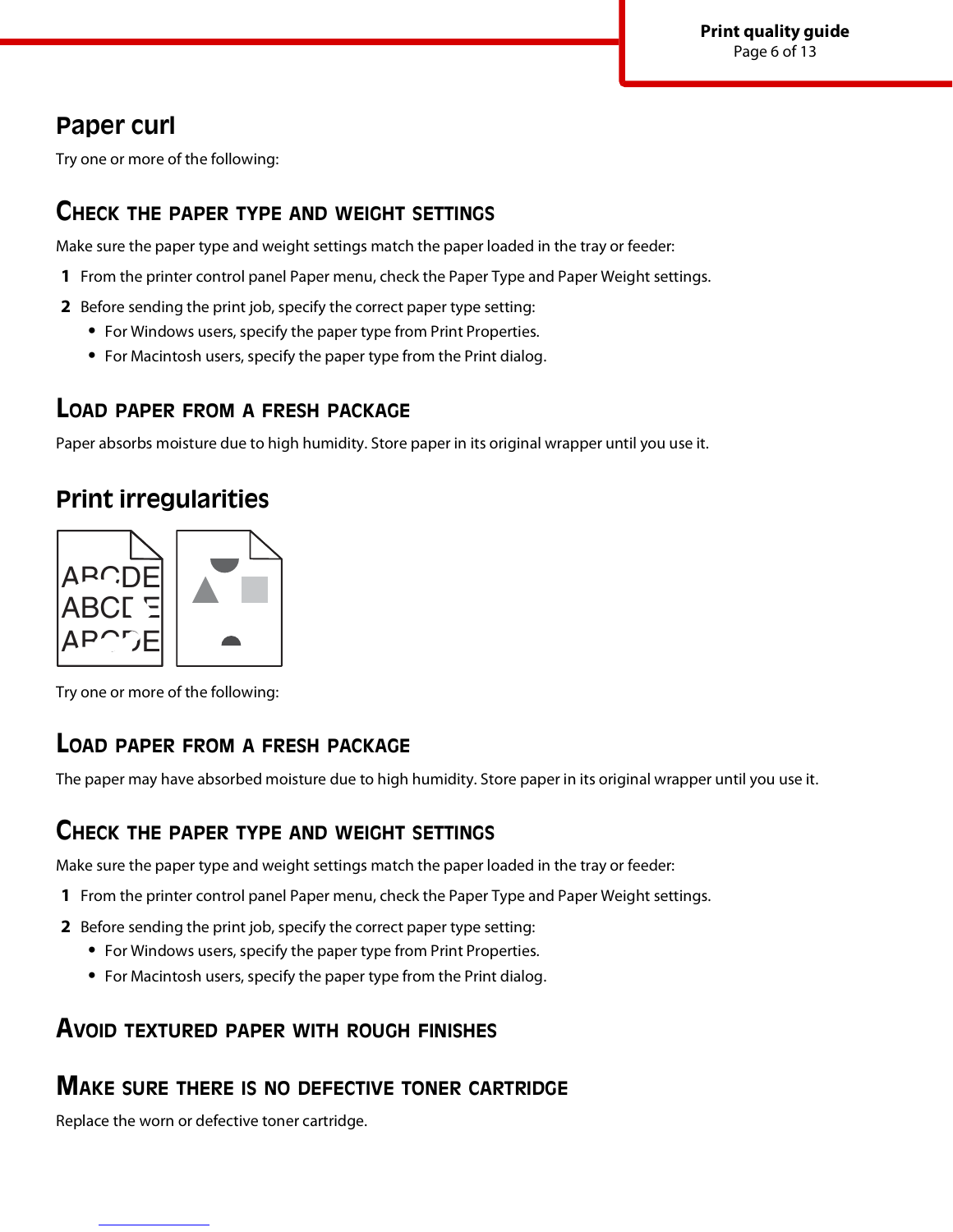**Print quality guide** Page 7 of 13

### **MAKE SURE THE TRANSFER MODULE IS NOT DEFECTIVE**

Replace the defective transfer module. For more information, see the instruction sheet that came with the replacement part.

### **MAKE SURE THE FUSER IS NOT DEFECTIVE**

Replace the defective fuser. For more information, see the instruction sheet that came with the replacement part.

# **Repeating defects appear on a page**

| Cause                                                                     | <b>Solution</b>                                                                                                  |  |
|---------------------------------------------------------------------------|------------------------------------------------------------------------------------------------------------------|--|
|                                                                           |                                                                                                                  |  |
| If marks occur repeatedly in only one color and multiple times on a page: |                                                                                                                  |  |
| The transfer module is defective.                                         | Replace the transfer module if the defects occur every:<br>38 mm (1.50 in.)                                      |  |
| An imaging unit is defective.                                             | Replace the imaging unit if the defects occur every:<br>• 41.0 mm $(1.61$ in.)<br>• 75.0 mm $(2.95 \text{ in.})$ |  |
| If marks occur down the page repeatedly in all colors:                    |                                                                                                                  |  |
| The fuser is defective.                                                   | Replace the fuser if the defects occur every:<br>141 mm (5.55 in.)                                               |  |

# **Skewed print**

These are possible solutions. Try one or more of the following:

### **CHECK THE PAPER GUIDES**

Move the length and width guides in the tray to the correct positions for the paper size loaded.

- **•** Make sure the guides are not too far from the paper stack.
- **•** Make sure the guides are not pressing too lightly against the paper stack.

# **CHECK THE PAPER**

Make sure you are using paper that meets the printer specifications.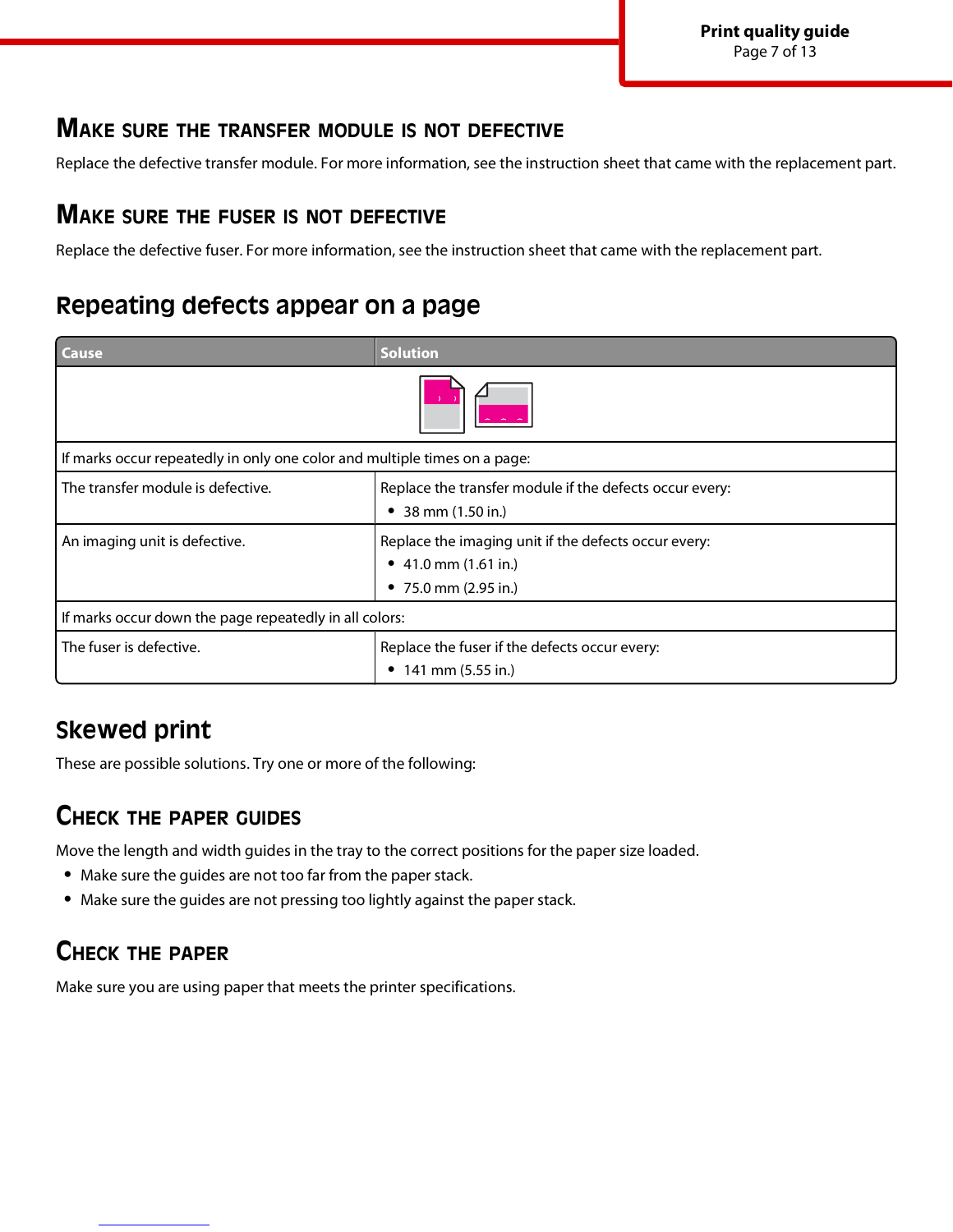## **Solid color pages**



Try one or more of the following:

#### **MAKE SURE THE IMAGING UNIT IS INSTALLED CORRECTLY AND IS NOT DEFECTIVE**

Remove and then reinstall the imaging unit. If the problem continues, the imaging unit may need to be replaced.

## **MAKE SURE THE TONER CARTRIDGES ARE INSTALLED CORRECTLY, ARE NOT DEFECTIVE AND NOT LOW ON TONER**

- **•** Remove and reinstall the toner cartridges.
- **•** Make sure toner is distributed evenly within the toner cartridge:
	- **1** Remove the toner cartridge.

**Warning—Potential Damage:** Be careful not to touch the photoconductor drum. Doing so may affect the print quality of future print jobs.

- **2** Firmly shake the cartridge side-to-side and front-to-back several times to redistribute the toner.
- **3** Reinsert the toner cartridge.

**Note:** If print quality does not improve, replace the toner cartridge.

**•** If the problem continues, the printer may need to be serviced. For more information, contact customer support.

# **Streaked horizontal lines appear on prints**



Try one or more of the following:

### **SELECT ANOTHER TRAY OR FEEDER**

- **•** From the printer control panel Paper Menu, select Default Source.
- **•** For Windows users, select the paper source from Print Properties.
- **•** For Macintosh users, select the paper source from the Print dialog and pop-up menus.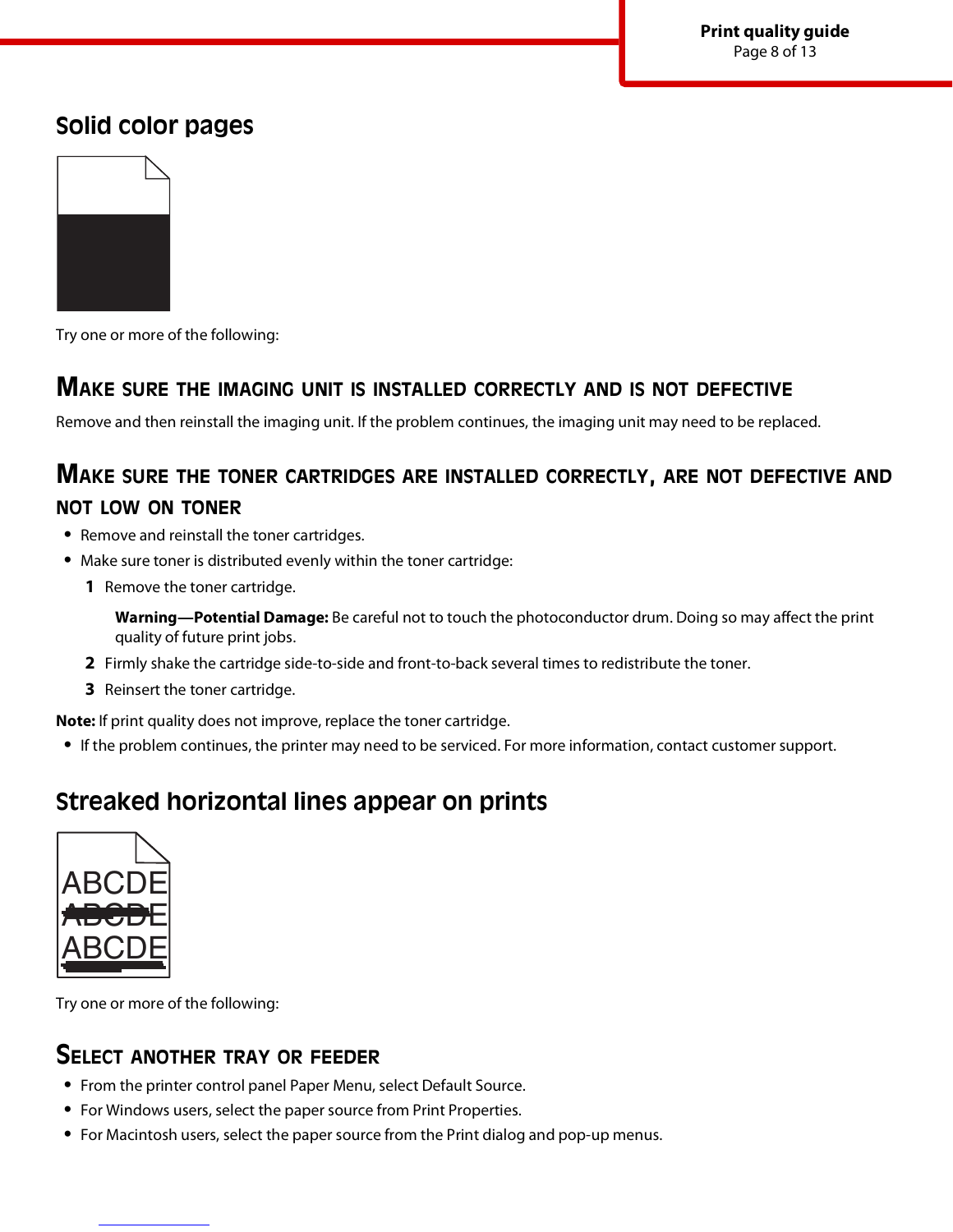### **MAKE SURE THERE IS NO WORN, DEFECTIVE, OR EMPTY TONER CARTRIDGE**

Replace the worn, defective, or empty toner cartridge.

#### **CLEAR THE PAPER PATH AROUND THE TONER CARTRIDGE**

**CAUTION—HOT SURFACE:** The inside of the printer might be hot. To reduce the risk of injury from a hot component, allow the surface to cool before touching.

Clear any paper you see or clean any visible toner from the paper path. If the problem persists, then contact Customer Support.

# **Streaked vertical lines appear on prints**



Try one or more of the following:

#### **SELECT ANOTHER TRAY OR FEEDER**

- **•** From the printer control panel Paper menu, select Default Source
- **•** For Windows users, select the paper source from Print Properties.
- **•** For Macintosh users, select the paper source from the Print dialog and pop-up menus.

### **MAKE SURE THERE IS NO WORN, DEFECTIVE, OR EMPTY TONER CARTRIDGE**

Replace the worn, defective, or empty toner cartridge.

#### **CLEAR THE PAPER PATH AROUND THE TONER CARTRIDGE**

Check the paper path around the toner cartridge.

**CAUTION—HOT SURFACE:** The inside of the printer might be hot. To reduce the risk of injury from a hot component, allow the surface to cool before touching.

Clear any paper you see.

### **MAKE SURE THERE IS NO TONER IN THE PAPER PATH**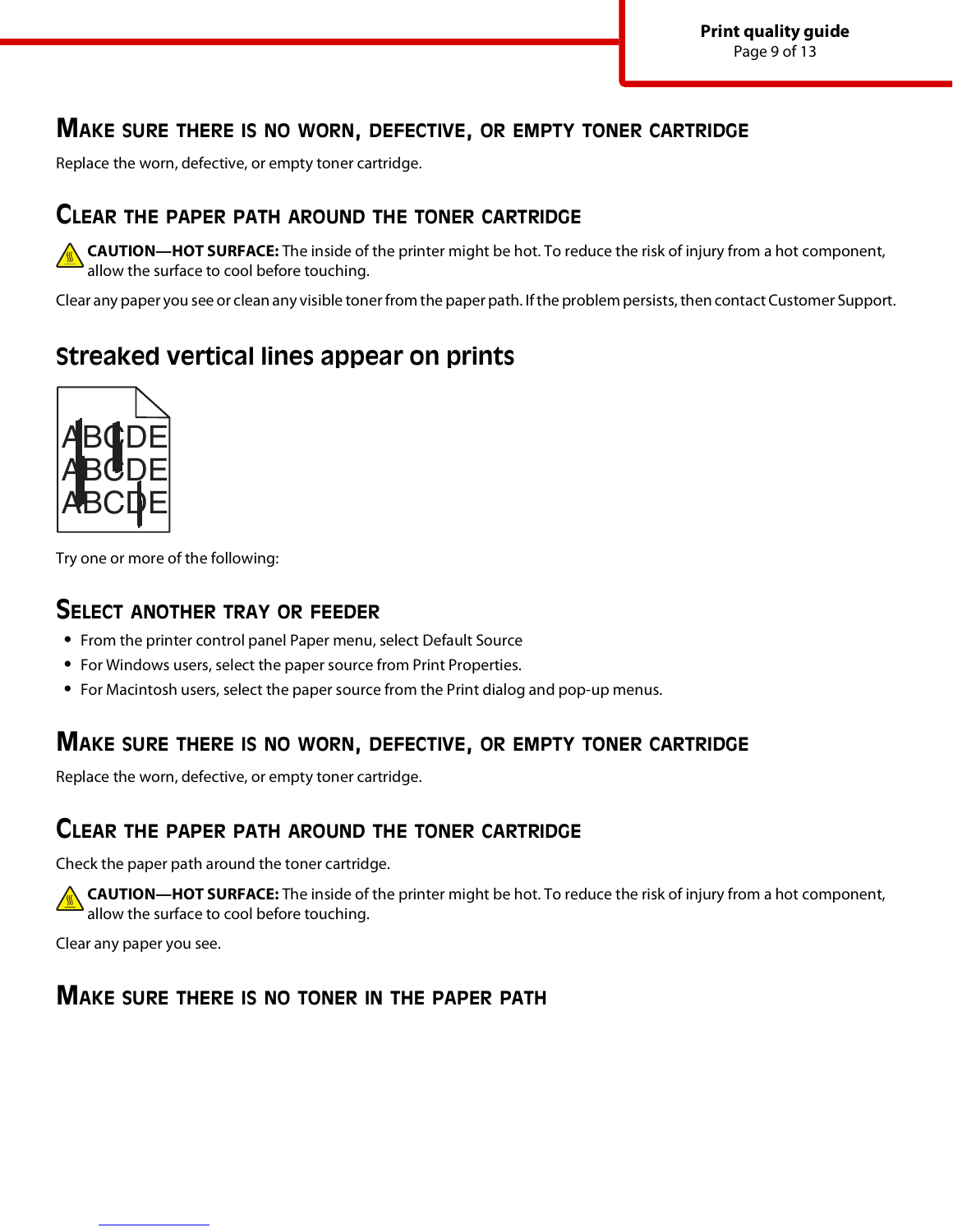# **Uneven print density**



Try one or more of the following:

### **MAKE SURE THERE IS NO DEFECTIVE OR WORN TONER CARTRIDGE**

Replace the worn or defective toner cartridge.

### **MAKE SURE THE IMAGING UNIT IS NOT DEFECTIVE**

Replace the defective imaging unit.

# **Print is too dark**



Try one or more of the following:

### **CHECK THE DARKNESS, BRIGHTNESS, AND CONTRAST SETTINGS**

The Toner Darkness setting may be too dark, the Brightness setting may be too dark, or the Contrast setting may be too high.

- **•** Change these settings from the printer control panel Quality menu.
- **•** For Windows users, change these settings from Print Properties.
- **•** For Macintosh users:
	- **1** Choose **File** > **Print**.
	- **2** From the Orientation pictures drop-down menu, choose **Printer Features**.
	- **3** Choose a lower value for the Toner Darkness, Brightness, and Contrast settings.

### **LOAD PAPER FROM <sup>A</sup> FRESH PACKAGE**

The paper may have absorbed moisture due to high humidity. Store paper in its original wrapper until you use it.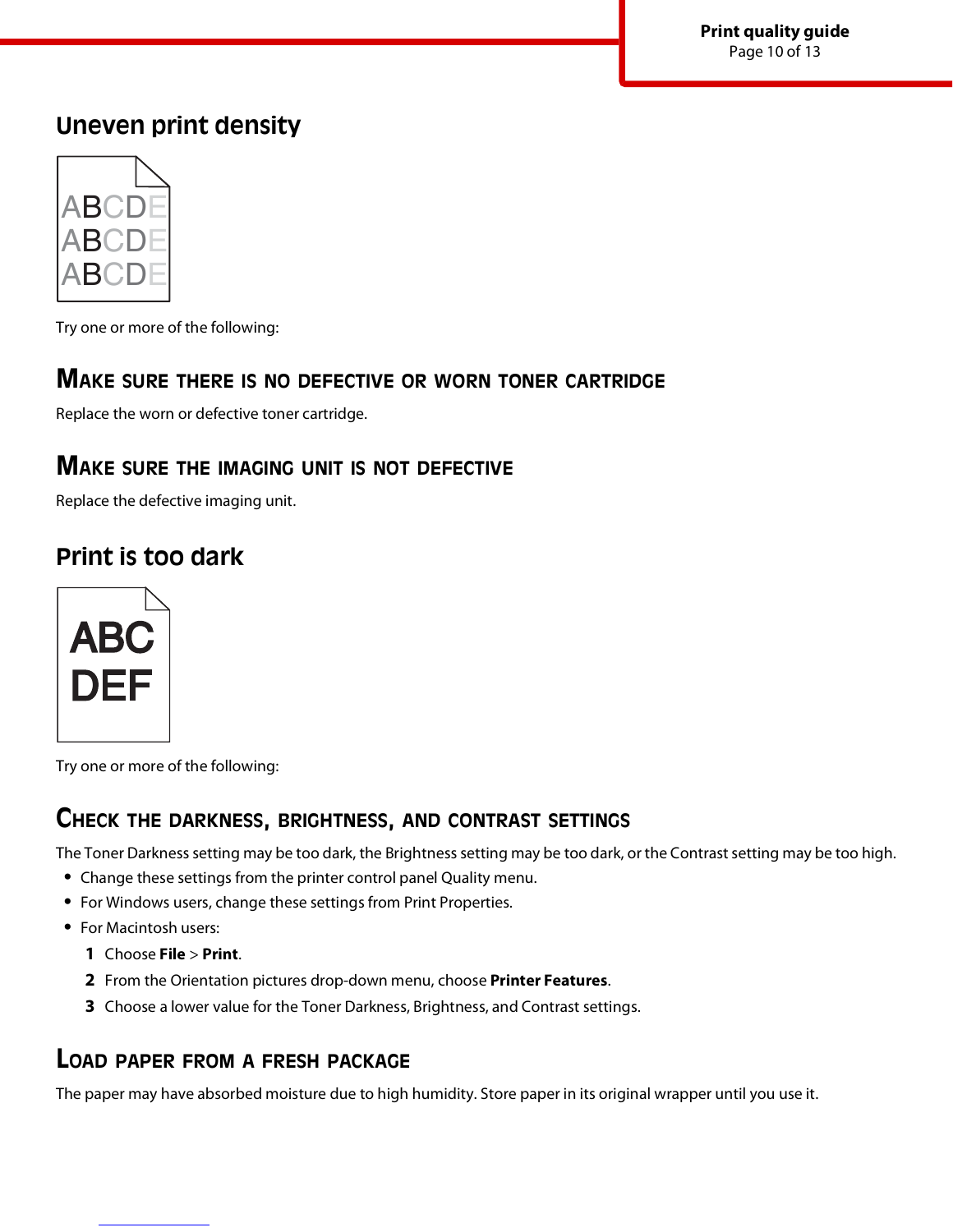**Print quality guide** Page 11 of 13

### **AVOID TEXTURED PAPER WITH ROUGH FINISHES**

# **CHECK THE PAPER TYPE SETTING**

Make sure the Paper Type setting matches the paper loaded in the tray or feeder:

- **•** From the printer control panel Paper menu, check the Paper Type setting.
- **•** For Windows users, check this setting from Print Properties.
- **•** For Macintosh users, check this setting from the Print dialog.

### **MAKE SURE THERE IS NO DEFECTIVE TONER CARTRIDGE**

Replace the defective toner cartridge.

# **Print is too light**



Try one or more of the following:

### **CHECK THE DARKNESS, BRIGHTNESS, AND CONTRAST SETTINGS**

The Toner Darkness setting may be too light, the Brightness setting may be too light, or the Contrast setting may be too low.

- **•** Change these settings from the printer control panel Quality menu.
- **•** For Windows users, change these settings from Print Properties
- **•** For Macintosh users:
	- **1** Choose **File** > **Print**.
	- **2** From the Orientation pictures drop-down menu, choose **Printer Features**.
	- **3** Choose a higher value for the Toner Darkness, Brightness, and Contrast settings.

### **LOAD PAPER FROM <sup>A</sup> FRESH PACKAGE**

The paper may have absorbed moisture from high humidity. Store paper in its original wrapper until you use it.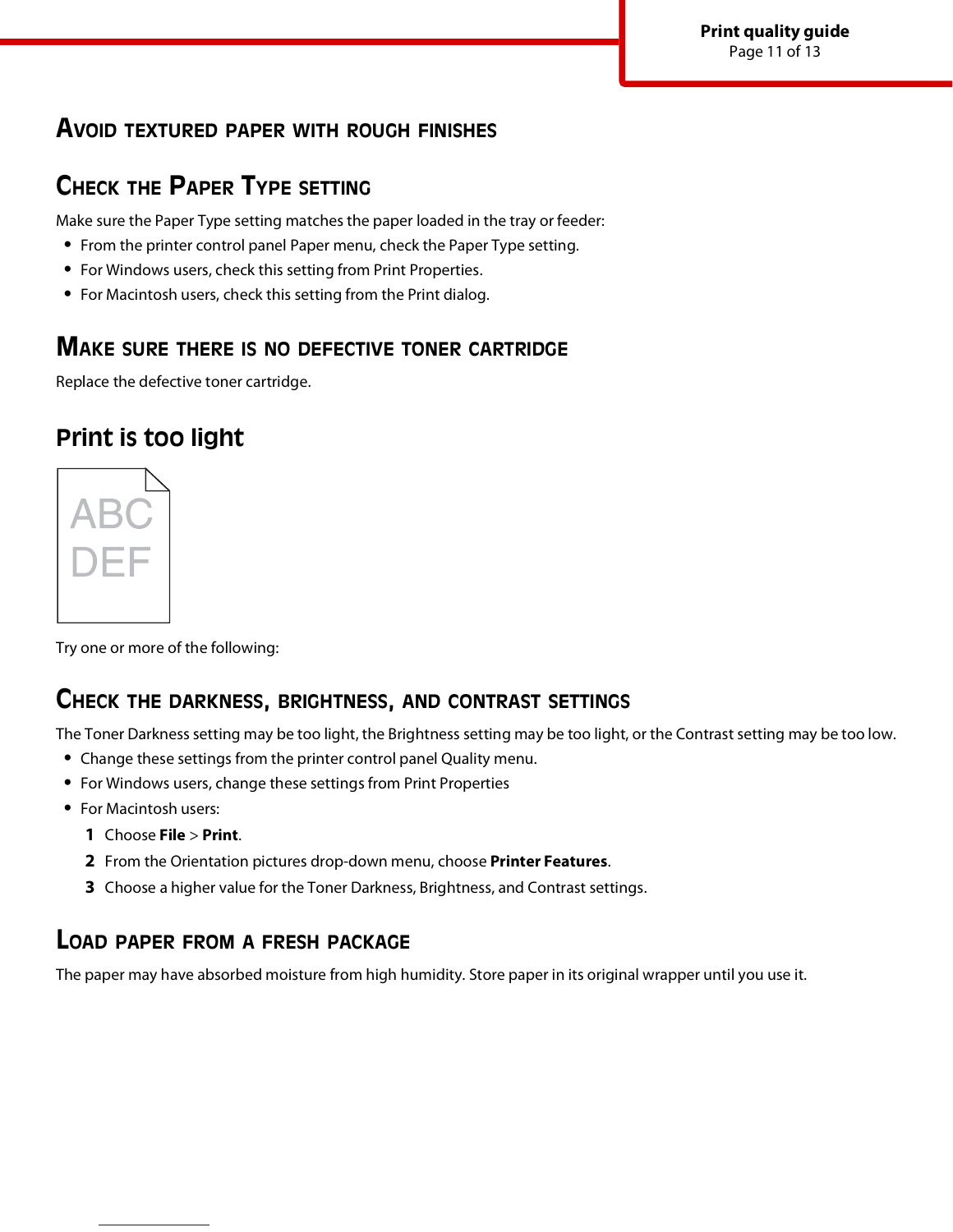**Print quality guide** Page 12 of 13

### **AVOID TEXTURED PAPER WITH ROUGH FINISHES**

# **CHECK THE PAPER TYPE SETTING**

Make sure the Paper Type setting matches the paper loaded in the tray or feeder:

- **•** From the printer control panel Paper menu, check the Paper Type setting.
- **•** For Windows users, check this setting from Print Properties.
- **•** For Macintosh users, check this setting from the Print dialog.

#### **MAKE SURE THE TONER CARTRIDGE IS NOT LOW ON TONER**

When 88.xx [color] cartridge low appears, make sure the toner is distributed evenly within the print cartridge.

- **1** Remove the toner cartridge.
- **2** Firmly shake the cartridge side-to-side and front-to-back several times to redistribute the toner.
- **3** Reinsert the toner cartridge.

**Note:** If print quality does not improve, replace the print cartridge.

If the problem continues, the printer may need to be serviced. For more information, contact customer support.

#### **MAKE SURE THERE IS NO DEFECTIVE TONER CARTRIDGE**

Replace the defective toner cartridge.

### **Transparency print quality is poor**

Try one or more of the following:

### **CHECK THE TRANSPARENCIES**

Use only transparencies that meet the printer specifications.

### **CHECK THE PAPER TYPE SETTING**

Make sure the paper type setting is set to Transparency:

- **1** From the printer control panel Paper menu, check the Paper Type setting.
- **2** Before sending the job to print, specify the correct type setting:
	- **•** For Windows users, specify the type from Print Properties.
	- **•** For Macintosh users, specify the type from the Print dialog.

### **Toner specks**

| <b>Cause</b>                               | <b>Solution</b>                           |
|--------------------------------------------|-------------------------------------------|
| Toner cartridges may be worn or defective. | Replace the defective or worn cartridges. |
| Toner is in the paper path.                | Call for service.                         |